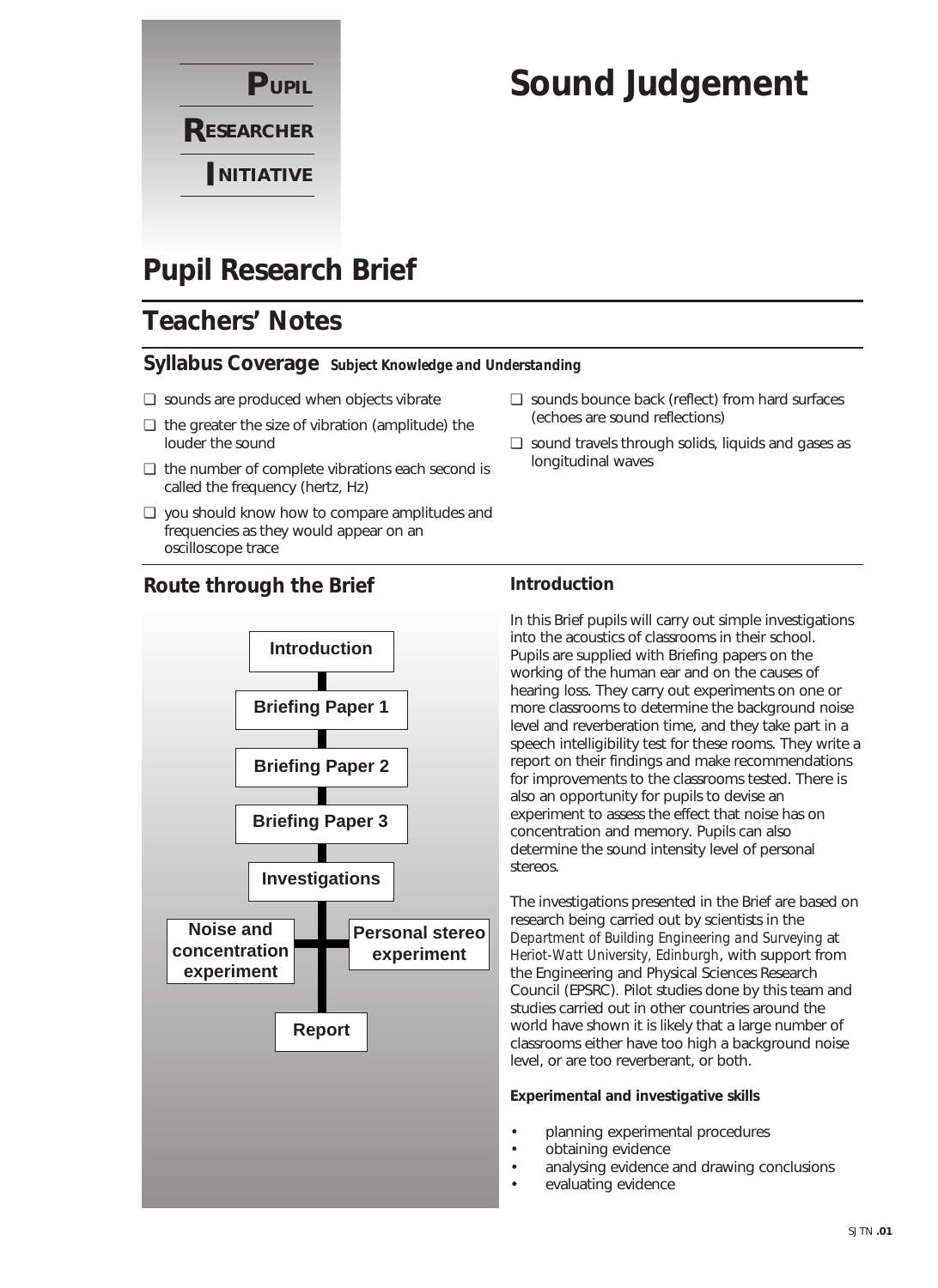#### **Prior knowledge**

Before attempting this Brief pupils should know already that sound travels in waves and requires a medium for transmission. It is envisaged that frequency, amplitude, longitudinal waves and oscilloscope traces will be taught by the teacher during the course of the Brief.

#### **Running the Brief**

#### **Pupil grouping**

Pupils could work in a number of groupings during this Brief. Suggestions are :

| <b>Introduction</b>            | Whole class, teacher<br>introduces the topic<br>and sets the context<br>for the activities                                                                                                                                                                                         | Act<br>The                                                          |
|--------------------------------|------------------------------------------------------------------------------------------------------------------------------------------------------------------------------------------------------------------------------------------------------------------------------------|---------------------------------------------------------------------|
| Briefing paper 1               | Whole class, teacher uses a<br>slinky spring to<br>demonstrate sound waves<br>and an oscilloscope with a<br>signal generator and<br>loudspeaker to<br>demonstrate pitch and<br>loudness                                                                                            | Gui<br>the <sup>®</sup><br>It ca<br>owr<br>The<br>Pap<br>sou<br>the |
| Briefing paper 2               | Whole class, teacher uses a<br>tape recorder to give an<br>idea of how hearing<br>aids work                                                                                                                                                                                        | pup<br>lon<br>a si<br>con<br>den                                    |
| Briefing paper 3               | Depending on equipment<br>available, pupils work in<br>small groups on the<br>investigations.<br>Alternatively, each<br>investigation could be<br>given to different groups.<br>Teacher carries out the<br><b>Fairbanks Test</b>                                                   | alsc<br>up :<br>20 <sub>h</sub><br>sum<br>Ne><br>con<br>Hea         |
| Effect of noise on<br>learning | Individuals or in pairs.<br>Teacher collates<br>suggestions during whole<br>class session and makes a<br>final decision using the<br>suggestions. Pupils in<br>groups to carry out<br>experiments, the size of<br>the group depending on<br>the experimental<br>procedure selected | It is<br>loss<br>det                                                |

| Personal stereos test | Whole class, with<br>individual pupils testing<br>their own personal<br>stereos                  |
|-----------------------|--------------------------------------------------------------------------------------------------|
| Communication         | individual reports of<br>findings and<br>recommendations for<br>improving classroom<br>acoustics |
|                       |                                                                                                  |

This Brief is likely to take at least 3 hours to teach, depending on the extent of the testing of classrooms and other spaces within the school. Writing the final report can be set as a homework exercise.

#### **Activities and investigation details**

teacher should issue pupils with the **Study ide**, which provides them with a summary of what y should produce as they work through the Brief. an also act as a checklist for pupils to monitor their n progress.

teacher should issue pupils with **Briefing Paper 1.** This contains simple information about how nds pass into the ear and reach the cochlea via ossicles. The teacher could work through this with bils, using a slinky spring to demonstrate the way gitudinal waves travel. The teacher could also use gnal generator attached to a loudspeaker and nected to a cathode ray oscilloscope to nonstrate frequency and amplitude. Pupils could test their own hearing range as the teacher turns the frequency on the signal generator from below Hz to above 20kHz. Pupils should make brief notes imarising this information.

Next, the teacher should issue **Briefing Paper 2**. This tains information on the causes of hearing loss. iring loss may be classified as:

- *conductive,* where the cause lies in the external ear canal or the middle ear
- *sensory,* when the cochlea is affected, and
- *neural,* when the problem lies with the nervous system transmitting the signals from the cochlea to the brain.

usual to describe these last two types of hearing as senso-neural, because of the difficulty in ermining the exact cause of hearing loss.

The teacher should have discreetly set up a tape recorder during a previous practical lesson to record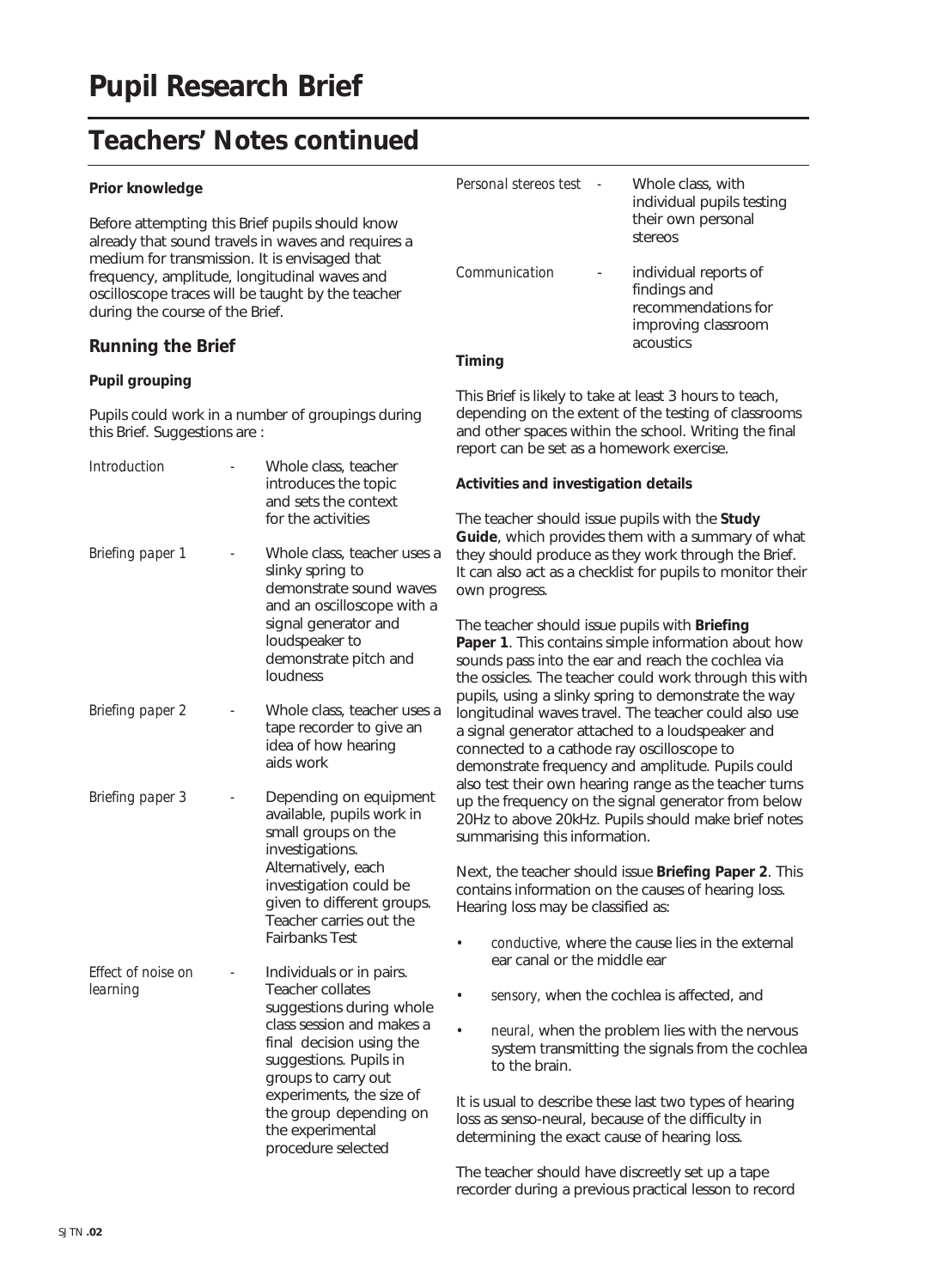some of the sounds being made, in order to demonstrate to pupils some of the problems and drawbacks of using hearing aids. These devices do not restore hearing to its normal state. A hearing aid amplifies speech and all other sounds as well. So, if the background noise is high, the speech or sounds the hearing aid user wishes to hear could be lost. A tape recorder also picks up a lot of unwanted noise, and so to some extent it can imitate the effect of a hearing aid.

NOTE: the Briefing Papers are written in fairly simple language in order to be accessible to lower-achieving pupils. Additional material is supplied under the heading *Background Information* in these Teachers' Notes, and it is hoped that the teacher will use this material to supplement the Briefing Papers, so as to provide higher-achieving pupils with more challenging work.

The teacher should issue pupils with **Briefing Paper 3**. This explains the main factors that affect speech intelligibility in classrooms. They are a simplified version of the investigations actually conducted by researchers at Heriot-Watt University. The teacher should issue the **classroom survey** data collection sheets (found at the end of these Teachers' Notes) for pupils to record their results. Further copies can be obtained from

#### **http://www.hw.ac.uk/bdgWWW/home.htm**

*The data collected by pupils would be useful to the experts at Heriot-Watt University and they would be pleased to receive this information. You could send completed forms to:*

David J MacKenzie Department of Building Engineering and Surveying Heriot-Watt University Riccarton Edinburgh EH14 4AS.

If the equipment is available, the reverberation time of the room can be measured. Strictly speaking reverberation time is the time taken for the intensity of a sound to fall by 60dB, and it is usually measured using a sound source of 500 Hz. However, a rough estimate of a room's reverberation time can be made using a datalogger able to sample small time intervals, attached to a sound sensor. A sharp, loud sound is used, and the reverberation time can be taken as the time interval between the maximum sound level and the point where the sound intensity graph levels off.

If it is possible, these tests should be conducted in other rooms, such as an ordinary classroom, a craft workshop, a gymnasium, an art room and the school hall. Having carried out this survey, pupils should discuss in pairs or small groups possible ways of improving the acoustics in the rooms tested. They should write a report of the work they have done. Further work that can be done involves the effects of loud noises on human beings. It is generally agreed that excessive background noise can influence the achievement and behaviour of pupils. Noise adversely affects higher mental thought processes such as those used in problem-solving, as well as short-term and long-term memory. Pupils can be asked to devise an experiment to test the effect of noise on problemsolving or on memory. One possibility would be to give pupils a seven digit number to memorise. Half the class would do this in silence and the rest would listen to personal stereos. They should be given, say, one minute to memorise and 5 minutes to remember without the number in front of them. They should then write down the number. Those pupils who had retained the information should be counted from each group. Pupils should be given time to devise their own procedures. The teacher should collect these and decide which experiments to use. Another investigation would be to measure the sound intensity of personal stereos. Pupils can set the volume of their own stereos at their usual level and measure the sound level coming out of the earpieces. It is likely that some pupils will be listening to music at a level above 90dB, the highest recommended level for safety.

#### *The Fairbanks Test*

This is a simple speech intelligibility test devised in the late 1950s by Grant Fairbanks, and published in the *Journal of the Acoustical Society of America*. The test uses five sets of 50 monosyllabic words, carefully chosen from the most common words in use. These words are presented in Table 2 at the end of these notes. As can be seen, the words in each set differ in only the first letter with the word in the corresponding position in the other sets. These words are put into sentences that have no real meaning, and the teacher should read these sentences in a normal voice, not placing any emphasis on the test words. Pupils have an answer sheet with the 50 words in order on it, but with the first letter missing. As the teacher reads out the sentences which include the test words pupils should fill in the missing letters on their sheet. The teacher now marks the answer sheets, and the percentage of correct answers will be a rough measure of how clearly speech can be discerned in the room. For a different room the same sentences can be used, but with the test words being replaced by the words from another set. The sentences could be anything, but the signal that the test word is coming up should be the same each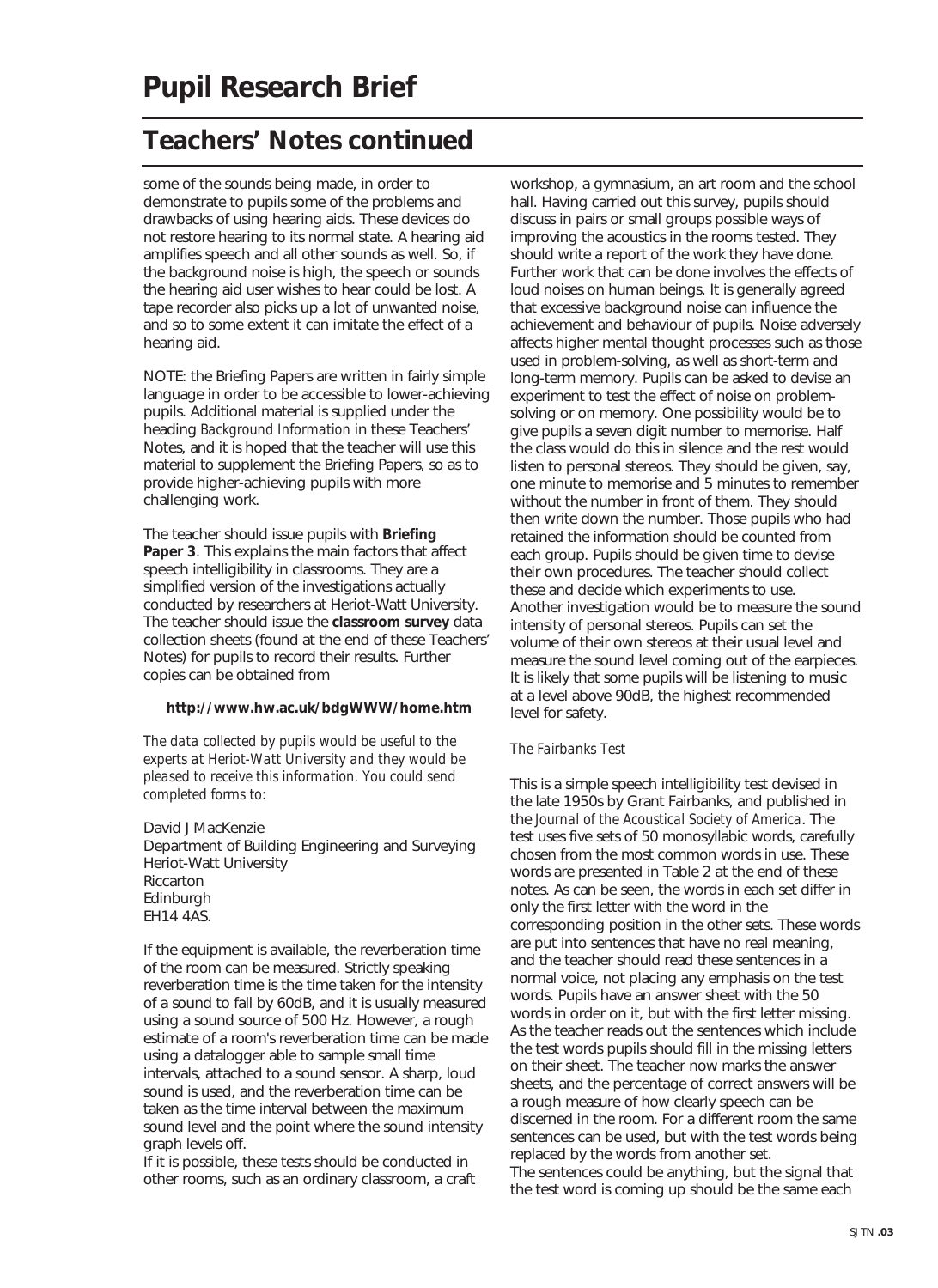time. An example of the sorts of sentences that can be used is given at the end of these notes. Pupils will need to be told what to do, and so **the first two sentences in this given example contain words that do not appear in the sets of test words.**



*Figure 1. The cochlea*

#### **Background information**

*The functioning of the ear*

Sound entering the ear passes down a tube roughly 2.4cm long (the ear canal or external auditory meatus) and sets a thin membrane called the eardrum vibrating. The 3 bones that connect the eardrum to the cochlea are known collectively as the ossicles. These bones act as levers and they amplify the sound vibrations that enter the ear. The stirrup bone pushes against the entrance to the cochlea, the oval window, with 22 times greater pressure than that felt at the eardrum. Figure 1 shows a diagram of the cochlea, which in reality is about the size of a pea. Figure 2 shows a diagram of the inside of the cochlea,



#### **Technical details**

Equipment needed will include:

slinky spring signal generator and loudspeaker cathode ray oscilloscope sound intensity meter tape recorder personal stereos datalogger and sound sensor



*Figure 3. The basilar membrane*

uncoiled. The cochlea is filled with a fluid, and the base of the central cavity, the basilar membrane, is flexible. It is lined with hairs which are sensor cells that detect the motion of the membrane. When the stirrup bone pushes the oval window waves are sent through the liquid inside the cochlea.

These pressure waves in the fluid send snake-like waves of motion down the basilar membrane. The membrane is narrower and slightly stiffer at the end closest to the oval window (the base) and wider and looser at the other end (the apex). High-pitched sounds affect the membrane nearer the apex the most. This is shown in Figure 3. So, each part of the basilar membrane responds to only a very narrow range of pitches. The height of the wave as it travels along the membrane depends on the loudness of the sound. When the membrane moves the hair cells bend and generate tiny electrical pulses that are sent down the auditory nerve to the brain as speech, music or whatever the sound is that went into the ear.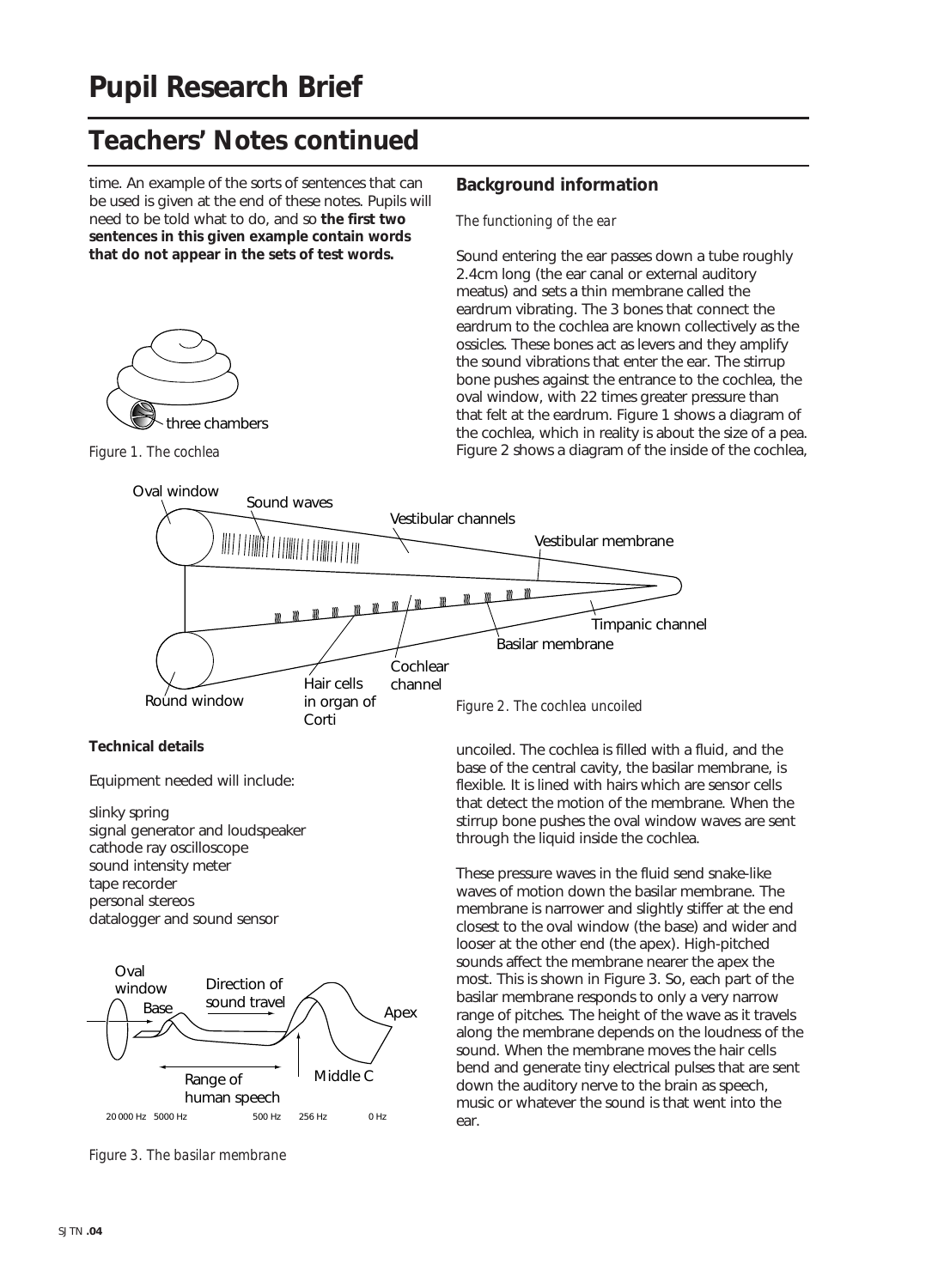

*Figure 4. Human hearing range and sound intensity* 



*Figure 5. Hearing loss with age (a) 40 year old man (b) 65 year old man*

The ear is an immensely sensitive organ. The quietest sound that is detectable by human beings is caused by a change in air pressure of only  $2 \times 10^{-5}$  Pa. Since normal air pressure is around 1 x 10<sup>5</sup> Pa, this is an

extremely small fluctuation in pressure. Humans can hear sounds with pitches between 20 Hz and 20 000 Hz (20 kHz), as can be seen in Figure 4, but as we get older the range gets smaller, and we lose particularly the top end frequencies. We don't hear all sounds equally well. The ear is more sensitive to sounds with pitches between 2000 Hz to 5000 Hz. So, a note of 300 Hz at, say, 80 dB will not seem to be as loud as one of 3000 Hz at the same decibel level. This is why some sound level meters have a switch marked dB(A) which makes the instrument respond to sound levels in the same way that we do. Noise affects the sensitivity of our hearing. If we are exposed to loud sounds for a prolonged period we become tolerant to the noise.

Two tiny muscles within the middle ear can undergo a reflex action stimulated by loud noise. This causes them to contract. One muscle pulls on the eardrum, and the other on the stirrup bone. This reduces the amount that the ossicle can move and is known as a *temporary threshold shift*.

Afterwards we remain slightly deaf for a time, but our hearing recovers. The louder the noise and the longer the exposure to it the more time it takes to get our normal hearing back. If we are exposed to loud noises for long periods day after day, our hearing will be damaged permanently. This is the result of a *permanent threshold shift*. A ringing in the ear which may occur after expsure to loud noise is called *tinnitus.* This usually disappears after a day or so. Tinnitus can be permanent, and can have other causes. Sometimes the sounds heard by tinnitus sufferers can be quite bizzare (not just ringing) and can cause severe stress. The Czech composer Smetana suffered tinnitus in middle age, and this eventually led to his mental collapse.

Figure 5 shows hearing loss with age. Graph (a) shows graphs for a person aged 40 and one aged 65. As previously stated, almost all people experience some hearing loss as they get older. Graph (b) shows the hearing loss for a 40 year old and a 65 year old who have been exposed to the equivalent of 96 dB of noise for 8 hours a day, 5 days a week since their 18th birthdays.

There is severe loss of sensitivity to frequencies above 3000 Hz (3 kHz) in both the 40 year old and 65 year old. This causes problems in understanding some important elements of speech and can spoil the enjoyment of music.

NOTE: the decibel scale is not a linear scale, like the scale on a ruler. The sound level doubles for roughly every 3dB rise so, a noise of 43 dB is twice as loud as a noise of 40 dB.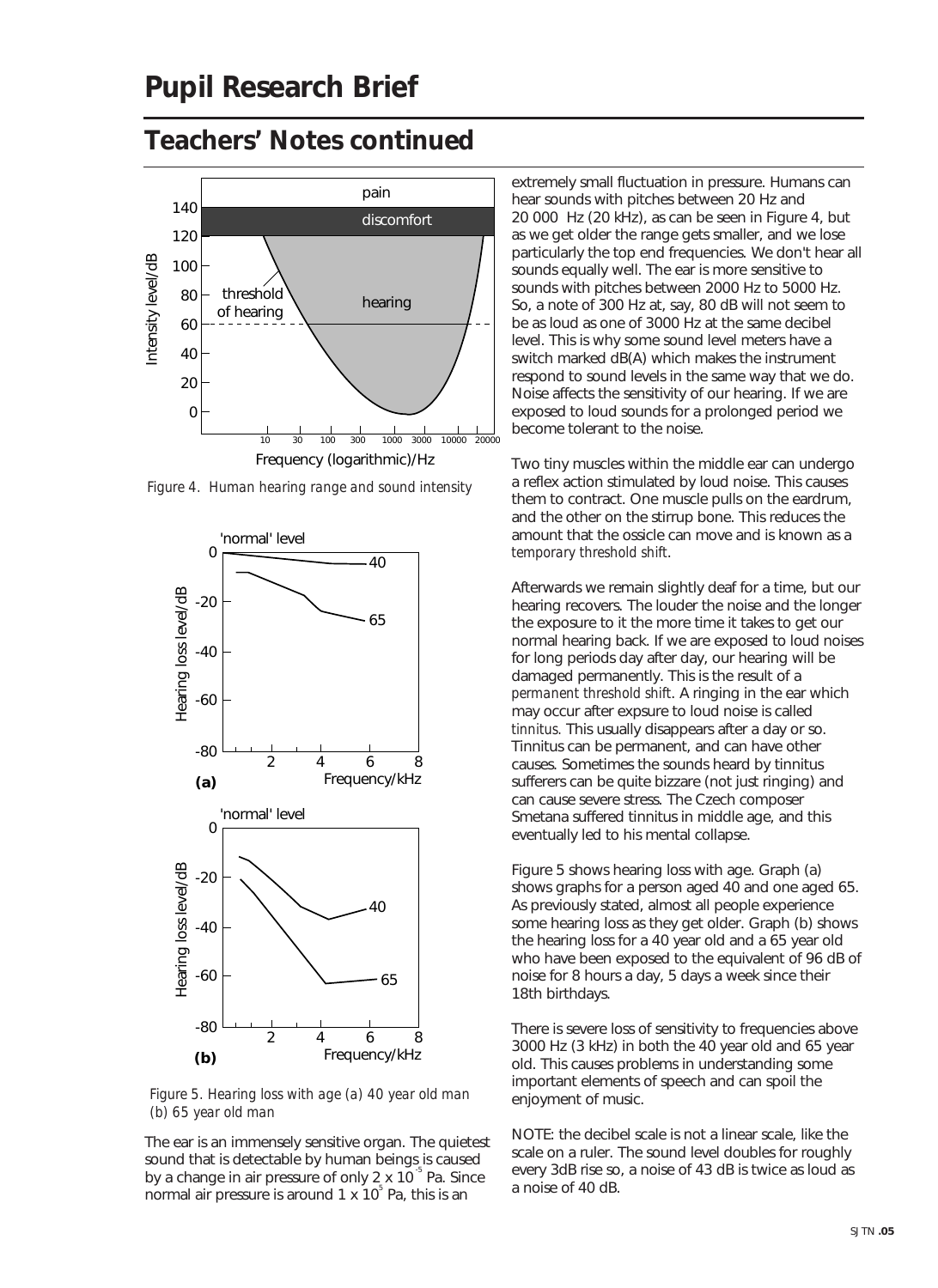In the UK there are recommended exposure times for various noise levels encountered in the work place. They are presented in Table 1 below. In the USA workers are not allowed by law to be exposed to noise levels above 115dB, even momentarily.

*Table 1. Recommended exposure times for noise levels in the workplace*

| Sound level<br>(dB)                                          |  |  | 90 93 96 99 102 105 |  |
|--------------------------------------------------------------|--|--|---------------------|--|
| Maximum<br>exposure time 8 4 2 1 0.5 0.25<br>(hours per day) |  |  |                     |  |

Workers generally do not experience the same noise level constantly throughout the working day. Sounds fluctuate in intensity. So, there is something called the *equivalent continuous sound level*, Leq. This is that sound level which, if constant for a defined period, would give an equivalent exposure to that received. The defined period is usually 8 hours in dBA. Leq[8h] should never rise above 90dB.

#### **Assessment issues for** *Experimental and Investigative Science* **(National Curriculum for England and Wales)**

| P | Planning           | Obtaining evidence  |
|---|--------------------|---------------------|
| Α | Analysing evidence | Evaluating evidence |

This Brief contains one main investigation, divided into a number of sections. One of the aims of the investigation is to produce standardised data to enable the comparison of the acoustic properties of one room with another. This means that the method is quite prescriptive, and therefore the investigation is not suitable for assessment of **Skill Area P.** The collection of the data may be divided across different groups in the class, with the teacher putting the whole picture together, although it would be possible for each group to collect all the required data themselves. This must be taken into account when looking at **Skill Area O.** The amount of guidance given in the Brief on the method for the investigation could limit the marks to the middle range, but high marks are possible if some of the guidance about the appropriate number and range of measurements is not given to the pupils. However, this may reduce the comparability of the results. High marks should be possible for **Skill Areas A** and **E.**

#### **Assessment issues for** *Experimental and Investigative Science* **(Northern Ireland Curriculum)**

- P Planning O Obtaining evidence
- I Interpreting and Evaluating

(See notes for England and Wales about **Skill Area P** and **O**). High marks should be possible for **Skill Area I.**

#### **Scottish syllabus coverage**

Standard Grade Physics - *Telecommunications* and *Health Physics*

#### **Further pupil research opportunities**

The *Background information for teachers* article (at the end of these Teachers' Motes, entitled *Can Mozart make maths add up?* from *New Scientist* describes how three teams of students listened to 10 minutes of a Mozart sonata or minimalist music or silence before carrying out a simple task involving predicting patterns of shapes cut out of folded paper. The results showed that those who listened to Mozart did significantly better than the other two teams. Pupils could repeat the experiment and extend it to other types of music. Will listening to *indie* music help them in the task more than *heavy metal* or *dance* music? They could also carry out different tasks involving other skills to see if listening to music beforehand enhances a whole range of abilities or not.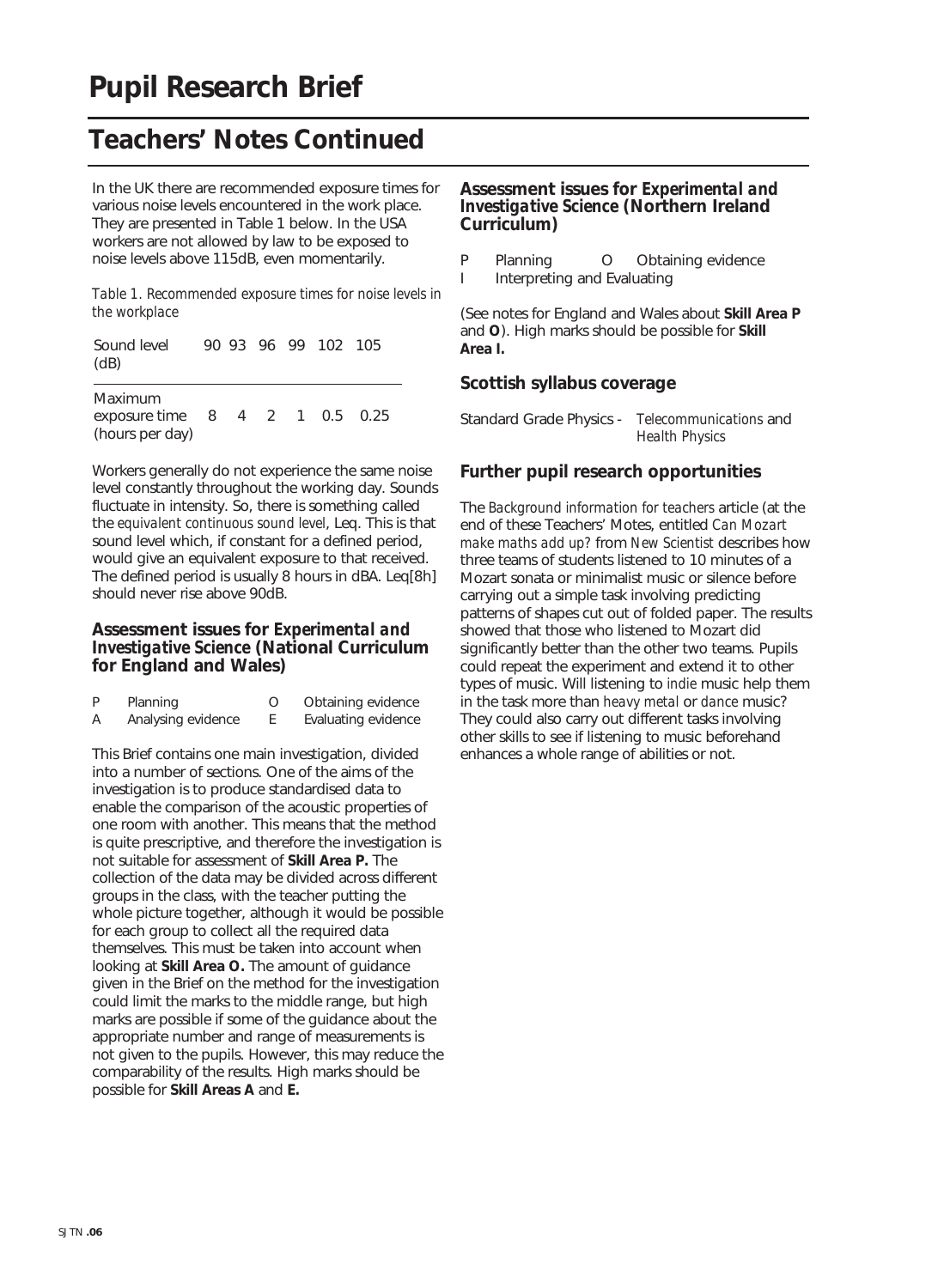#### **Examples of sentences used for the Fairbanks Test**

The same sentences could be used for other tests, but with the next set of words used in place of the ones in bold type.

*Note: The first two sentences (underlined) are to give pupils a 'dry run' before starting the test.*

Bricks are bricks also write down **dog** now. Table is broad also write down **toy** now. The river was narrow also write down **hot** now. They crossed the road also write down **pay** now. Then and there also write down **top** now Three hundred pounds also write down **peel** now. The cow lay still also write down **wake** now. Paper and fire also write down **law** now. It is a success also write down **vile** now. Stone and timber also write down **neat** now. The fire engine also write down **look** now. The tourist stopped also write down **fill** now. The shops are closed also write down **tire** now. Guns guard the coast also write down **male** now. The dive fell short also write down **sent** now. Kick the ball also write down **moon** now. Trees in the wood also write down **kick** now. The bright light shines also write down **same** now. Rain is forecast also write down **wide** now. The clock struck also write down **rip** now. Houses are buildings also write down **sore** now. Castle on a hill also write down **bang** now. Bricks for rubble also write down **men** now. The set of china also write down **park** now. The stray cat sat also write down **coil** now. Green kittens followed also write down **big** now. Raced down the road also write down **rage** now. The river was narrow also write down **cast** now. They crossed the road also write down **gain** now. Then and there also write down **nest** now. Three hundred pounds also write down **gun** now. The cow lay still also write down **heal** now. Paper and fire also write down **sin** now. It is success also write down **bust** now. Stone and timber also write down **fine** now. The fire engine also write down **mink** now. The tourist stopped also write down **sold** now. The shops are closed also write down **hit** now. Guns guard the coast also write down **led** now. The dive fell short also write down **tend** now. Kick the ball also write down **rid** now. Trees in the wood also write down **back** now. The bright light shines also write down **tail** now. Rain is forecast also write down **fight** now. The clock struck also write down **torn** now. Houses are buildings also write down **rod** now. Castle on a hill also write down **dock** now. Bricks for rubble also write down **bump** now. The set of china also write down **date** now. The stray cat sat also write down **well** now. Green kittens followed also write down **set** now. Raced down the road also write down **luck** now.

|                         | $RT-1$ | $RT-2$ | $RT-3$ | $RT-4$ | $RT-5$ |
|-------------------------|--------|--------|--------|--------|--------|
| 1                       | hot    | got    | not    | pot    | lot    |
| $\overline{\mathbf{c}}$ | pay    | may    | day    | way    | say    |
| 3                       | top    | hop    | pop    | mop    | cop    |
| 4                       | peel   | reel   | feel   | heel   | keel   |
| 5                       | wake   | take   | make   | cake   | lake   |
| 6                       | law    | saw    | jaw    | paw    | raw    |
| 7                       | vile   | mile   | file   | tile   | pile   |
| 8                       | neat   | seat   | beat   | heat   | meat   |
| 9                       | look   | cook   | hook   | took   | book   |
| 10                      | fill   | kill   | will   | till   | bill   |
| 11                      | tire   | hire   | sire   | fire   | wire   |
| 12                      | male   | tale   | sale   | pale   | bale   |
| 13                      | sent   | rent   | went   | bent   | tent   |
| 14                      | moon   | noon   | goon   | boon   | soon   |
| 15                      | kick   | sick   | lick   | tick   | pick   |
| 16                      | same   | fame   | name   | came   | game   |
| 17                      | wide   | tide   | side   | ride   | hide   |
| 18                      | rip    | dip    | lip    | hip    | tip    |
| 19                      | sore   | bore   | tore   | more   | wore   |
| 20                      | bang   | hang   | sang   | gang   | rang   |
| 21                      | men    | den    | hen    | pen    | ten    |
| 22                      | park   | bark   | lark   | mark   | dark   |
| 23                      | coil   | foil   | boil   | soil   | toil   |
| 24                      | big    | wig    | dig    | fig    | pig    |
| 25                      | rage   | cage   | page   | sage   | wage   |
| 26                      | cast   | past   | fast   | last   | mast   |
| 27                      | gain   | pain   | main   | rain   | vain   |
| 28                      | nest   | west   | test   | best   | rest   |
| 29                      | gun    | nun    | run    | sun    | fun    |
| 30                      | heal   | deal   | seal   | zeal   | meal   |
| 31                      | sin    | win    | tin    | din    | pin    |
| 32                      | bust   | just   | must   | rust   | dust   |
| 33                      | fine   | mine   | wine   | nine   | line   |
| 34                      | mink   | link   | pink   | wink   | sink   |
| 35                      | sold   | told   | hold   | cold   | gold   |
| 36                      | hit    | sit    | wit    | fit    | bit    |
| 37                      | led    | bed    | red    | wed    | fed    |
| 38                      | tend   | send   | bend   | lend   | mend   |
| 39                      | rid    | bid    | kid    | did    | hid    |
| 40                      | back   | lack   | pack   | jack   | sack   |
| 41                      | tail   | sail   | mail   | nail   | fail   |
| 42                      | fight  | light  | right  | might  | night  |
| 43                      | torn   | worn   | born   | horn   | corn   |
| 44                      | rod    | god    | cod    | sod    | nod    |
| 45                      | dock   | mock   | cock   | lock   | rock   |
| 46                      | bump   | pump   | lump   | dump   | jump   |
| 47                      | date   | rate   | gate   | late   | hate   |
| 48                      | well   | fell   | tell   | bell   | sell   |
| 49                      | set    | let    | get    | yet    | met    |
| 50                      | luck   | tuck   | duck   | suck   | buck   |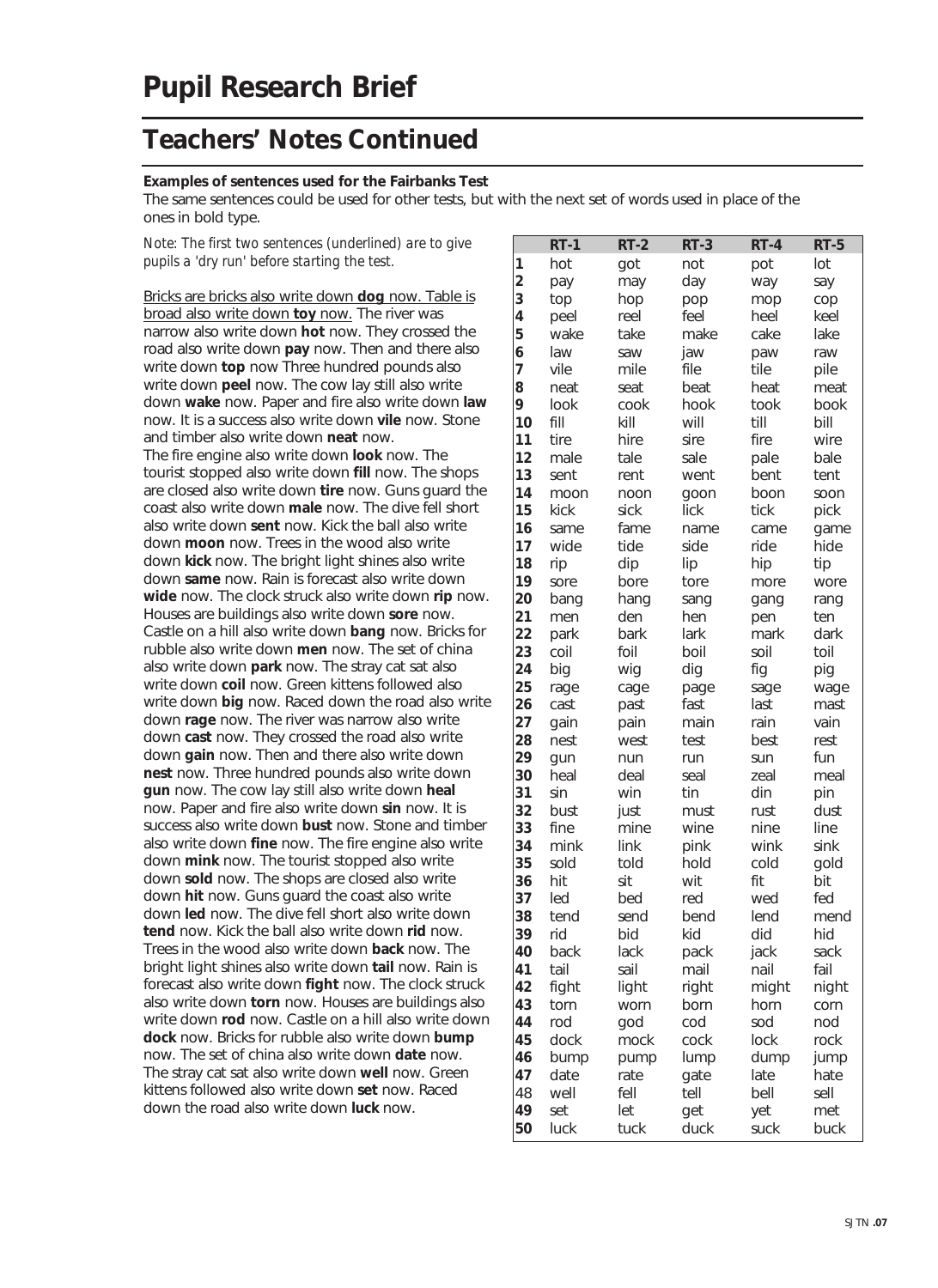## **Pupil Research Brief**

# **Sound Judgement - pupil answer sheet**

| <b>Fairbanks Test</b>                                                                                                                                                                                                                                                                                                                                                                                                            |    |                         |
|----------------------------------------------------------------------------------------------------------------------------------------------------------------------------------------------------------------------------------------------------------------------------------------------------------------------------------------------------------------------------------------------------------------------------------|----|-------------------------|
|                                                                                                                                                                                                                                                                                                                                                                                                                                  |    |                         |
| 1<br>ot<br>$\mathcal{L}^{\mathcal{L}}$                                                                                                                                                                                                                                                                                                                                                                                           | 26 | $\equiv$ ast            |
| $\overline{\mathbf{c}}$<br>$\frac{1}{2}$<br>ay                                                                                                                                                                                                                                                                                                                                                                                   | 27 | $\equiv$ ain            |
| $\mathbf{3}$<br>$\overline{\phantom{0}}$<br>op                                                                                                                                                                                                                                                                                                                                                                                   | 28 | $\equiv$ est            |
| 4<br>eel                                                                                                                                                                                                                                                                                                                                                                                                                         | 29 | $=$ un                  |
| 5<br>ake<br>$\equiv$ $\equiv$                                                                                                                                                                                                                                                                                                                                                                                                    | 30 | $\equiv$ eal            |
| 6<br>aw<br>$\frac{1}{1-\frac{1}{1-\frac{1}{1-\frac{1}{1-\frac{1}{1-\frac{1}{1-\frac{1}{1-\frac{1}{1-\frac{1}{1-\frac{1}{1-\frac{1}{1-\frac{1}{1-\frac{1}{1-\frac{1}{1-\frac{1}{1-\frac{1}{1-\frac{1}{1-\frac{1}{1-\frac{1}{1-\frac{1}{1-\frac{1}{1-\frac{1}{1-\frac{1}{1-\frac{1}{1-\frac{1}{1-\frac{1}{1-\frac{1}{1-\frac{1}{1-\frac{1}{1-\frac{1}{1-\frac{1}{1-\frac{1}{1-\frac{1}{1-\frac{1}{1-\frac{1}{1-\frac{1}{1-\frac{1$ | 31 | $\equiv$ in             |
| 7<br>ile<br>$\frac{1}{1}$                                                                                                                                                                                                                                                                                                                                                                                                        | 32 | $\equiv$ ust            |
| 8<br>eat<br>$\overline{\phantom{a}}$                                                                                                                                                                                                                                                                                                                                                                                             | 33 | $\equiv$ ine            |
| $9 -$<br>ook                                                                                                                                                                                                                                                                                                                                                                                                                     | 34 | $\equiv$ ink            |
| $10$ —<br>ill                                                                                                                                                                                                                                                                                                                                                                                                                    | 35 | $\equiv$ old            |
| $11$ —<br>ire                                                                                                                                                                                                                                                                                                                                                                                                                    | 36 | $=$ it                  |
| $12$ —<br>ale                                                                                                                                                                                                                                                                                                                                                                                                                    | 37 | ed                      |
| $13$ —<br>ent                                                                                                                                                                                                                                                                                                                                                                                                                    | 38 | $\equiv$ end            |
| $14$ —<br>oon                                                                                                                                                                                                                                                                                                                                                                                                                    | 39 | $\equiv$ id             |
| $15$ —<br>ick                                                                                                                                                                                                                                                                                                                                                                                                                    | 40 | $\equiv$ ack            |
| $16$ —<br>ame                                                                                                                                                                                                                                                                                                                                                                                                                    | 41 | $\equiv$ ail            |
| $17$ —<br>ide                                                                                                                                                                                                                                                                                                                                                                                                                    | 42 | <sub>___</sub> ight     |
| $18$ —<br>ip                                                                                                                                                                                                                                                                                                                                                                                                                     | 43 | $\equiv$ orn            |
| $19$ —<br>ore                                                                                                                                                                                                                                                                                                                                                                                                                    | 44 | $\equiv$ od             |
| $20$ —<br>ang                                                                                                                                                                                                                                                                                                                                                                                                                    | 45 | $\equiv$ ock            |
| $21 -$<br>en                                                                                                                                                                                                                                                                                                                                                                                                                     | 46 | $\equiv$ ump            |
| $22-$<br>ark                                                                                                                                                                                                                                                                                                                                                                                                                     | 47 | $=$ ate                 |
| $23$ —<br>oil                                                                                                                                                                                                                                                                                                                                                                                                                    | 48 | $=$ ell                 |
| $24$ —<br>ig                                                                                                                                                                                                                                                                                                                                                                                                                     | 49 | $\rule{1em}{0.15mm}$ et |
| $25$ —<br>age                                                                                                                                                                                                                                                                                                                                                                                                                    | 50 | $\equiv$ uck            |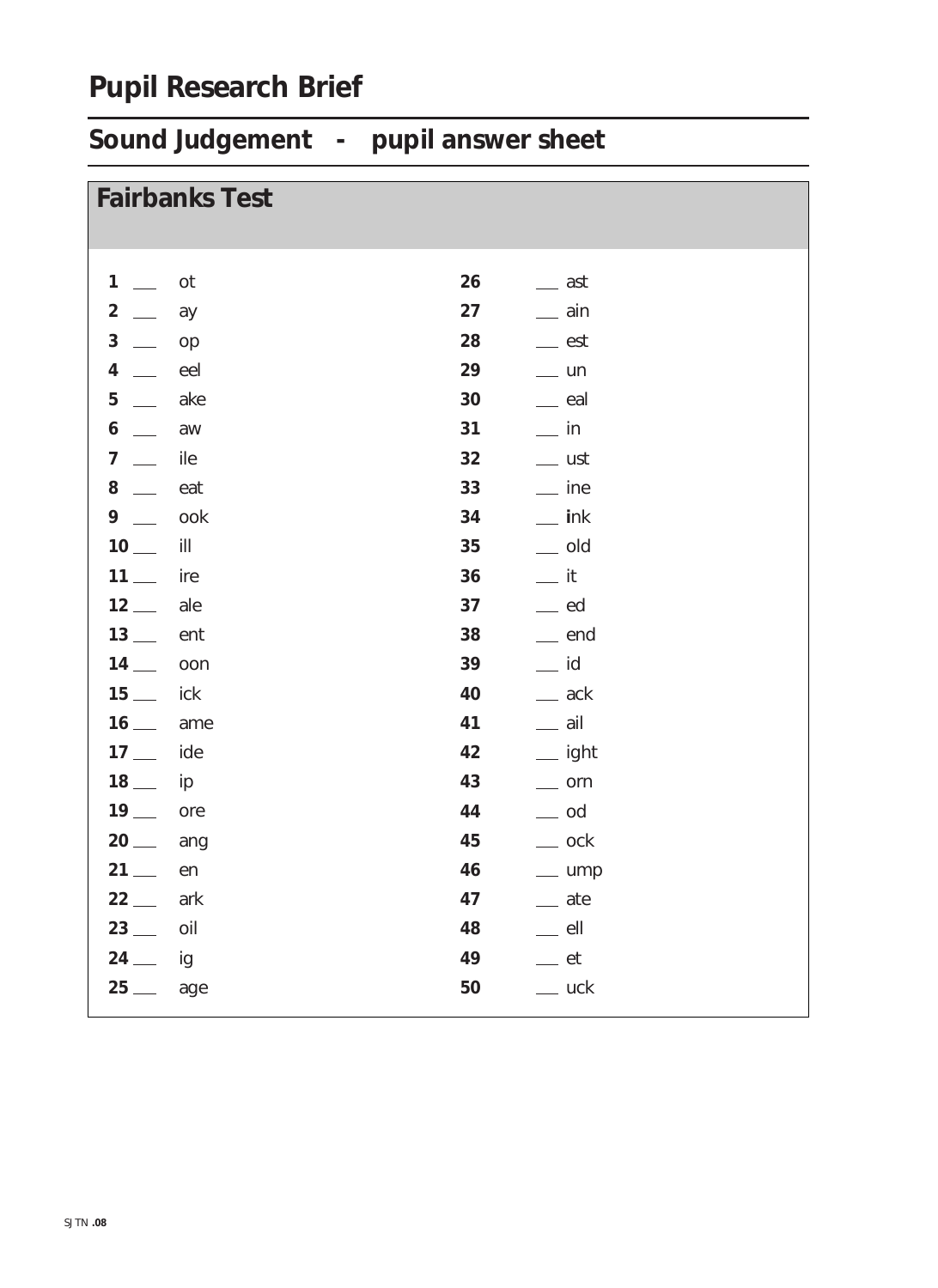## **Sound Judgement - classroom survey:** *impressions*

| Name                                                                                                                                                                                                                       | Year/Class/Form            |
|----------------------------------------------------------------------------------------------------------------------------------------------------------------------------------------------------------------------------|----------------------------|
| <b>School Address</b>                                                                                                                                                                                                      |                            |
| Room being studied                                                                                                                                                                                                         | Date                       |
| What is your personal opinion of the classroom<br>you have chosen in terms of noise                                                                                                                                        | noisy / in-between / quiet |
| Do you find the noise level in the classroom<br>acceptable?                                                                                                                                                                | yes / sometimes / no       |
| What are the main sources of noise, if any, that are<br>created outside the classroom itself, e.g. road<br>traffic?                                                                                                        |                            |
| Does the noise level change in the classroom when                                                                                                                                                                          |                            |
| you open:<br>a window                                                                                                                                                                                                      | yes / sometimes / no       |
| a door?                                                                                                                                                                                                                    | yes / sometimes / no       |
| How would you describe how the noise affects you<br>in the classroom?                                                                                                                                                      |                            |
| At what time of day is the noise more noticeable?                                                                                                                                                                          |                            |
| Can you hear clearly what the teacher is saying to<br>you?                                                                                                                                                                 |                            |
| Can you hear clearly what other pupils are saying<br>to you during small group discussions?                                                                                                                                |                            |
| Describe your overall impression of the classroom.                                                                                                                                                                         |                            |
| Please return completed forms to: David J. Mackenzie, Heriot-Watt University,<br>Department of Building Engineering and Surveying, Riccarton, Edinburgh, EH14 4AS<br>Telephone: 0131 449 5111 Ext. 4620 Fax: 0131 451 3161 |                            |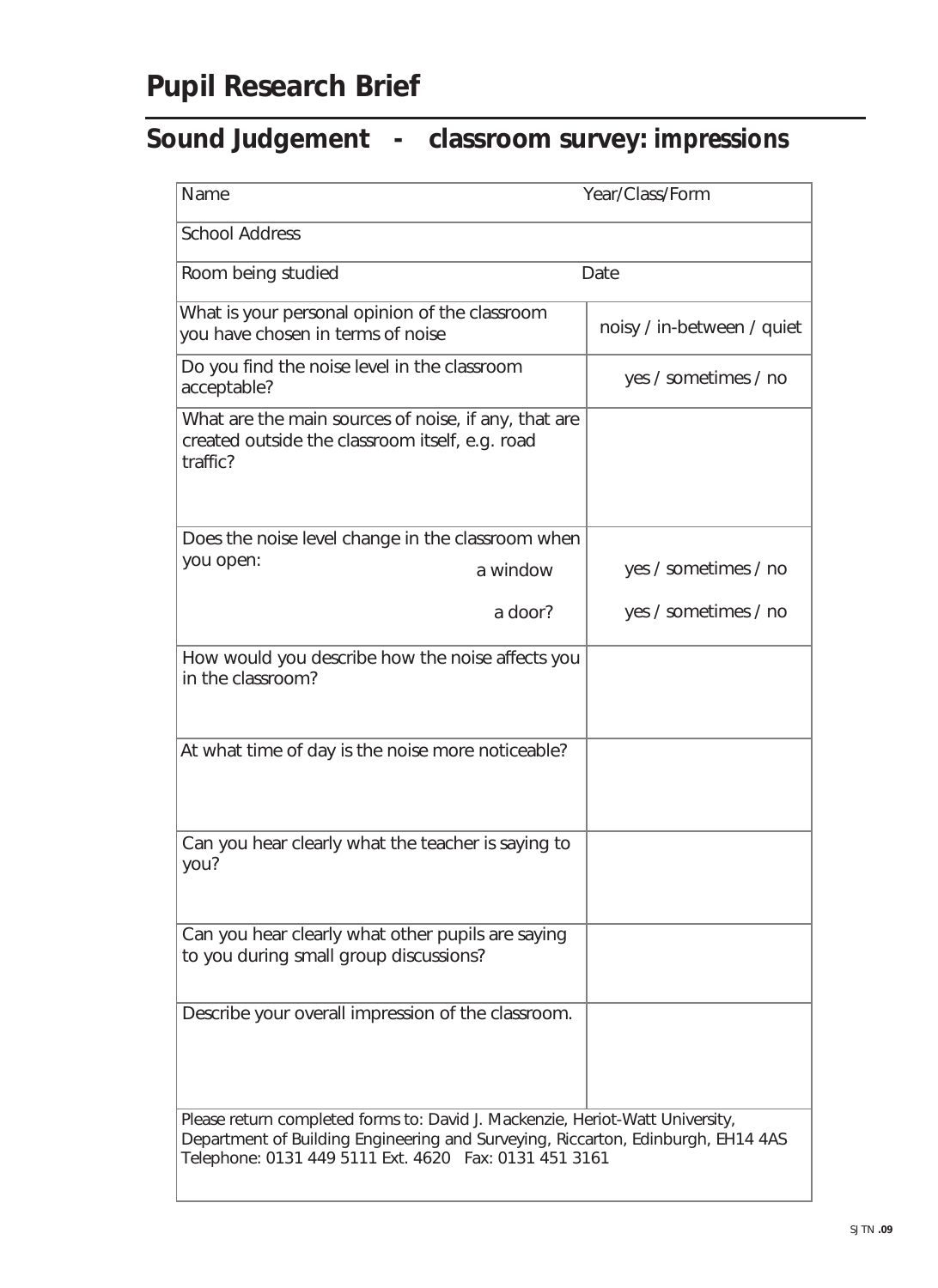## **Pupil Research Brief**

## **Sound Judgement - classroom survey:** *measurements*

| Year/Class/Form<br>Name                                                                                                                                                                                                     |   |                |   |                                          |                    |            |                |                |                          |                |      |
|-----------------------------------------------------------------------------------------------------------------------------------------------------------------------------------------------------------------------------|---|----------------|---|------------------------------------------|--------------------|------------|----------------|----------------|--------------------------|----------------|------|
| <b>School Address</b>                                                                                                                                                                                                       |   |                |   |                                          |                    |            |                |                |                          |                |      |
| Room being studied                                                                                                                                                                                                          |   |                |   |                                          |                    |            | Date           |                |                          |                |      |
| Plan of room                                                                                                                                                                                                                |   |                |   |                                          |                    | Length (m) |                |                | Width (m)                |                |      |
|                                                                                                                                                                                                                             |   |                |   |                                          |                    | Height (m) |                |                | Volume (m <sup>3</sup> ) |                |      |
|                                                                                                                                                                                                                             |   |                |   | Windows<br>No.                           |                    | Area       |                | m <sup>2</sup> |                          |                |      |
|                                                                                                                                                                                                                             |   |                |   | <b>Doors</b>                             |                    |            | No.            |                | Area                     | m <sup>2</sup> |      |
|                                                                                                                                                                                                                             |   |                |   | Materials on the room's surfaces<br>Wall |                    |            |                |                |                          |                |      |
|                                                                                                                                                                                                                             |   |                |   |                                          | Ceiling            |            |                |                |                          |                |      |
|                                                                                                                                                                                                                             |   |                |   |                                          | Floor              |            |                |                |                          |                |      |
|                                                                                                                                                                                                                             |   |                |   |                                          | Objects<br>in room |            |                |                |                          |                |      |
| Noise levels in the room - measured in dB(A)                                                                                                                                                                                |   |                |   |                                          |                    |            |                |                |                          |                |      |
| Measurement                                                                                                                                                                                                                 | 1 | $\overline{2}$ | 3 | $\overline{4}$                           | 5                  | 6          | $\overline{7}$ | 8              | 9                        | 10             | Mean |
| Empty room:<br>windows and doors<br>closed                                                                                                                                                                                  |   |                |   |                                          |                    |            |                |                |                          |                |      |
| Empty room:<br>windows open and<br>doors closed                                                                                                                                                                             |   |                |   |                                          |                    |            |                |                |                          |                |      |
| Empty room:<br>windows closed and<br>doors open                                                                                                                                                                             |   |                |   |                                          |                    |            |                |                |                          |                |      |
| Pupils in room:<br>quiet                                                                                                                                                                                                    |   |                |   |                                          |                    |            |                |                |                          |                |      |
| Pupils in room:<br>talking to each other                                                                                                                                                                                    |   |                |   |                                          |                    |            |                |                |                          |                |      |
| Pupils in room:<br>teacher talking, pupils<br>quiet                                                                                                                                                                         |   |                |   |                                          |                    |            |                |                |                          |                |      |
| Please return completed forms to: David J. Mackenzie, Heriot-Watt University,<br>Department of Building Engineering and Surveying, Riccarton, Edinburgh, EH14 4AS<br>Telephone: 0131 449 5111 Ext. 4620  Fax: 0131 451 3161 |   |                |   |                                          |                    |            |                |                |                          |                |      |